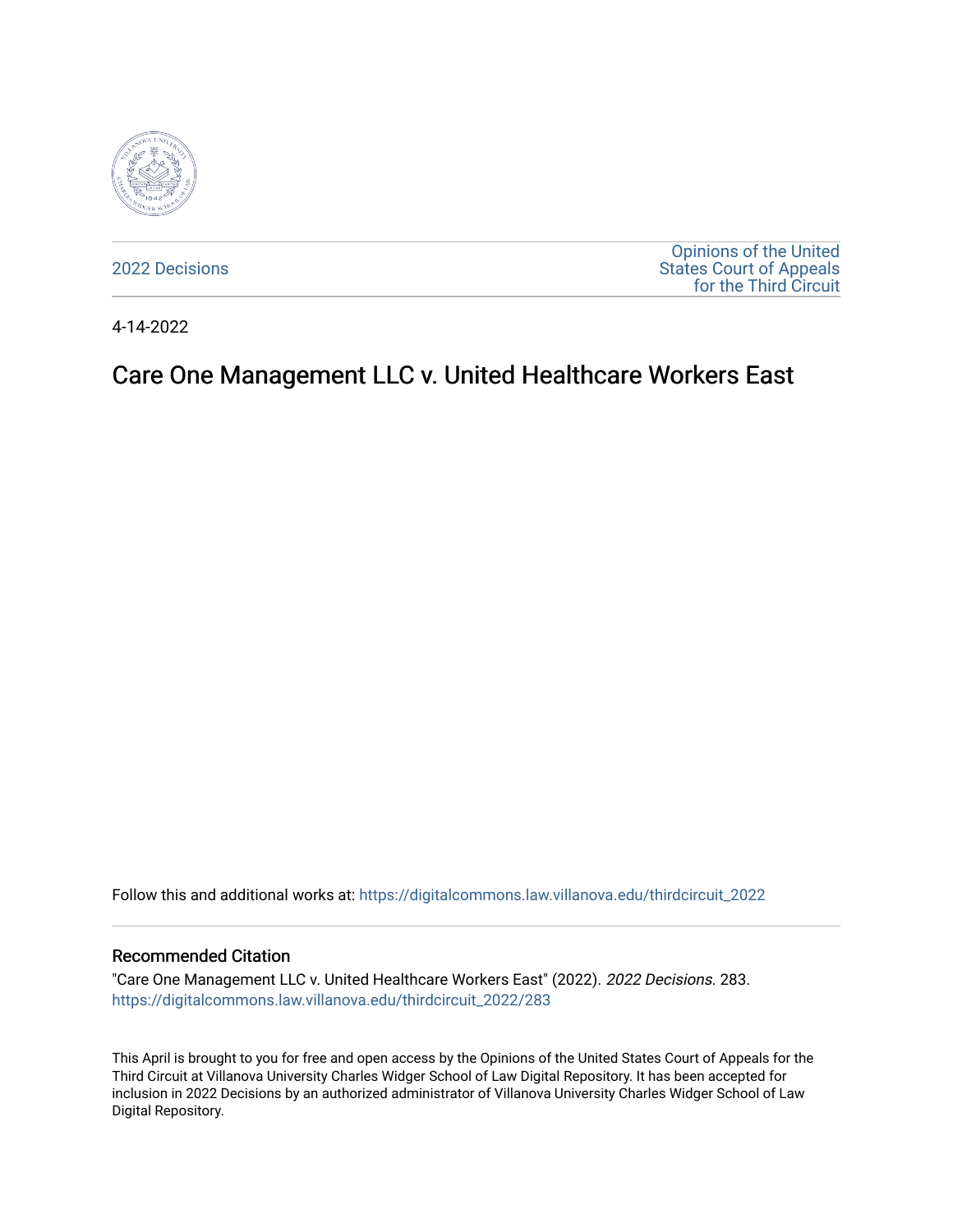## UNITED STATES COURT OF APPEALS FOR THE THIRD CIRCUIT

No. 19-3693  $\mathcal{L}_\text{max}$  . The set of the set of the set of the set of the set of the set of the set of the set of the set of the set of the set of the set of the set of the set of the set of the set of the set of the set of the set

 $\mathcal{L}_\text{max}$  . The set of the set of the set of the set of the set of the set of the set of the set of the set of the set of the set of the set of the set of the set of the set of the set of the set of the set of the set

CARE ONE MANAGEMENT, LLC, ET AL., Appellants

v.

UNITED HEALTHCARE WORKERS EAST, ET AL., Appellees

SUR PETITION FOR REHEARING

Present: CHAGARES, Chief Judge, McKEE, AMBRO, JORDAN, HARDIMAN, SHWARTZ, KRAUSE, RESTREPO, BIBAS, PORTER, PHIPPS and RENDELL<sup>\*</sup>, Circuit Judges

The petition for rehearing filed by appellants in the above-entitled case having been submitted to the judges who participated in the decision of this Court and to all the other available circuit judges of the circuit in regular active service, and no judge who concurred in the decision having asked for rehearing, and a majority of the judges of the circuit in regular service not having voted for rehearing, the petition for rehearing by the

<sup>∗</sup> Judge Rendell's vote is limited to panel rehearing.